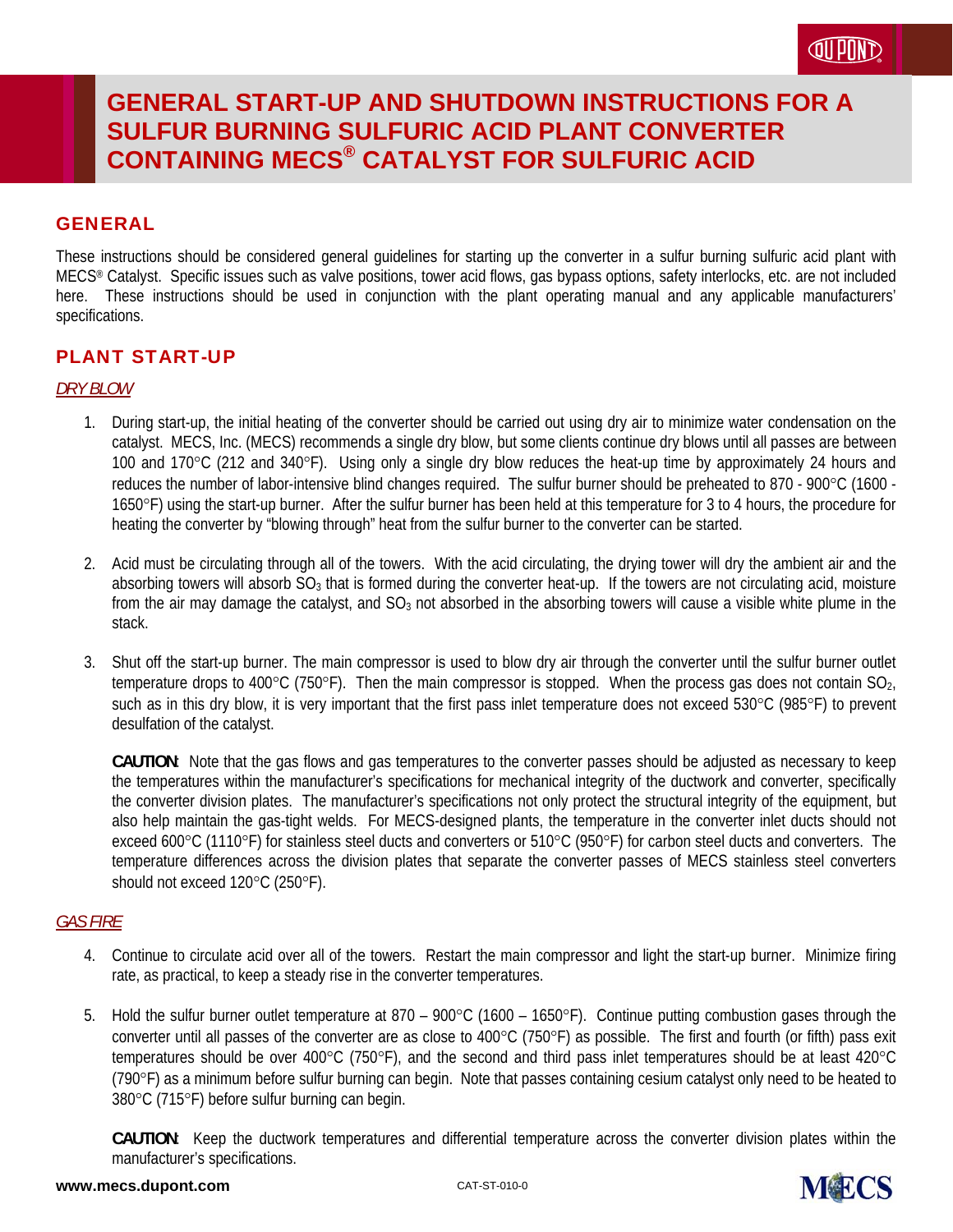- 6. If a superheater is present after the first pass, the outlet temperature of the pass should not exceed 510°C (950°F). This will prevent damage to the superheater in case there is no steam flow.
- 7. As the converter is heating, the vent gases in the start-up vents (typically at the economizers) may become cloudy as  $SO_3$  gas is evolved from the catalyst when it reaches approximately 250 - 300°C (480 - 570°F). If these emissions are not acceptable, then the gases must be routed through the final tower and to the stack. This requires shutting down the start-up burner and main compressor to allow the duct blinds to be changed accordingly. Restart the main compressor and start-up burner to continue the heating process. When the vent gases are flowing through the absorbing towers, the acid becomes dilute due to absorption of the water of combustion from the gas. It is important to carefully monitor the acid strength when the vent gases are flowing through the towers to avoid circulating weak acid (<93 weight %). Weak acid must be pumped to storage and the volume replaced with strong acid (98%) to maintain acid strength above 93%. In some plants a start-up bypass duct is provided to bypass gas around the interpass tower to avoid cooling the gas as it passes through the tower and subsequent heat exchangers.
- 8. After the catalyst has reached the specified temperatures, the plant is ready to start with sulfur. Shut off the fuel supply, shut down the main compressor, and remove the start-up burner. Clean the sulfur burner sight glasses if they are dirty.

### *BURNING SULFUR*

- 9. Reposition duct blinds and valves as necessary. Install the number of sulfur spraying assemblies that are recommended for start-up. Confirm that the cooling steam is flowing to all of the installed sulfur spraying assemblies. Verify that the stack gas  $o$ xygen and  $SO<sub>2</sub>$  analyzers are ready for service.
- 10. Start the main compressor and, as soon as practical, start the sulfur feed. Begin with sulfur feed to one or two sulfur spraying assemblies. Verify that there is a sulfur flame from each assembly.
- 11. Initiate SO2 production at approximately 40 to 50% of full rate. It is recommended that this be done using approximately 7 to 9% SO<sub>2</sub> gas feed at a reduced blower rate. Maintaining the sulfur burner outlet temperature at about 790°C (1450°F) or a stack oxygen concentration of 11.5 to 8.5% O<sub>2</sub> will produce a 7 to 9% SO<sub>2</sub> feed, respectively. Note that in a plant with a single superheater after pass 1, the gas strength may need to be increased to near design gas strength more quickly in order to keep the steam temperature from going too high.
- 12. A gradual temperature rise will be observed in the first pass within a few minutes of catalyst being in contact with sulfur dioxide. For the initial start-up with new catalyst, this temperature rise (measured at the first pass outlet) should peak within forty five minutes at a maximum of 20 to  $50^{\circ}$ C (35 to  $90^{\circ}$ F) above the expected outlet operating temperatures for a given gas strength. This temperature maximum will begin to drop after approximately thirty minutes to eventually line out at the expected operating temperature for a given  $SO<sub>2</sub>$  strength gas stream.
- 13. Slowly increase the sulfur flow to increase the sulfur burner temperature outlet to 980 1050°C (1800 1920°F) or until the stack oxygen concentration is 7 to 6.2%  $O_2$  which yields 10 to 10.5%  $SO_2$ , respectively. Hold this outlet temperature until the inlet temperatures to each pass of catalyst are near the design temperatures. The pass 1 outlet temperature should not exceed 650 $\degree$ C (1200 $\degree$ F) to prevent damage to the catalyst.
- 14. The plant should be stabilized before attempting to increase the plant rate. The plant rate can slowly be increased by adjusting the main compressor pressure and adjusting the sulfur feed rate to increase the sulfur burner temperature. The rate of feed adjustment should be dictated by the  $SO<sub>2</sub>$  emissions and the bed inlet temperatures. Raising the rate slowly minimizes process upsets and helps to keep everything under control. The feed rate increase will not generate a large temperature rise during the initial start-up with new catalyst since the catalyst is almost completely sulfated prior to operation.

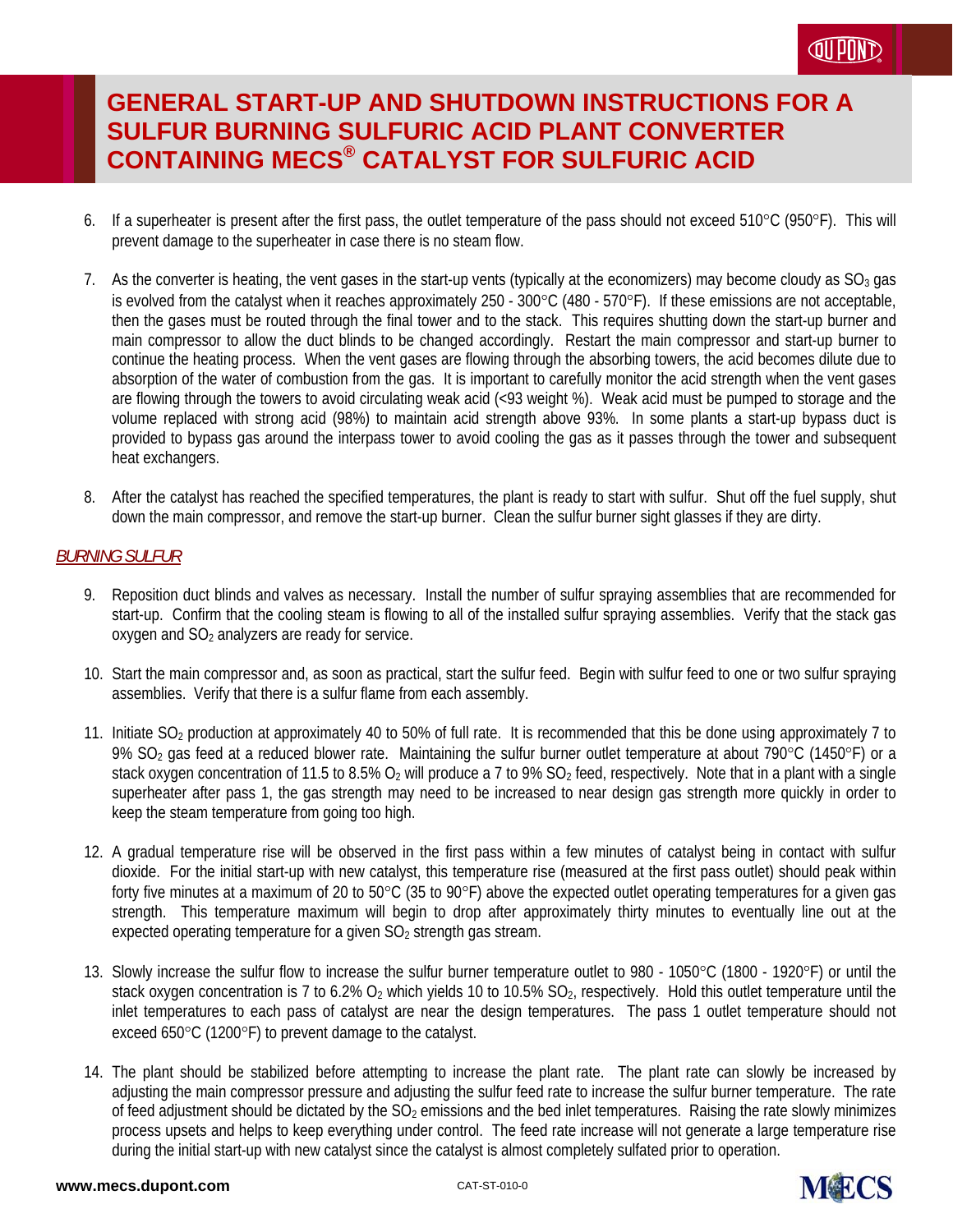## PLANT SHUTDOWN

Condensed moisture or acid may decrease the physical strength and/or cause a loss of vanadium or active salts in the catalyst, leading to high pressure drop and a possible permanent decrease in conversion efficiency. The catalyst is hygroscopic (attracts moisture), especially if  $SO_2$  or  $SO_3$  gas is in contact with the catalyst. Therefore, during a plant shutdown, moist air must be avoided and eliminated, to the maximum possible extent, from the catalyst and the converter / heat exchanger system. Before a shutdown  $SO<sub>2</sub>$  and  $SO<sub>3</sub>$  should be purged from the plant to reduce the sulfuric acid dew point temperature should any moisture enter the plant during the shutdown.

For any planned shutdown, especially if it is to be of such length that the catalyst temperatures will fall below the dew point of sulfuric acid (i.e. the point where moisture or acid would condense), the converter system should be purged with dry air to remove the  $SO<sub>2</sub>$  and SO3 prior to shutdown.

For an unplanned shutdown, such as a plant shutdown due to an interlock, the plant should be purged with dry air to remove the  $SO_2$ and SO<sub>3</sub> as soon as practical if the plant cannot be restarted quickly.

### *PLANNED, SHORT TERM SHUTDOWN*

Prior to the shutdown, adjust waste heat boiler and heat exchanger bypasses to raise the temperatures in the converter by 10 °C (18 °F) in each pass and operate the plant at the higher temperatures for an hour or two to let the heat build in the catalyst beds. This will increase the length of time the plant may remain shut down without requiring the use of the start-up burner to start up. Note that if the catalyst bed temperatures fall below  $400^{\circ}$ C (750°F) for standard catalyst or 380°C (715°F) for cesium catalyst, the start-up burner will be needed to reheat the beds prior to burning sulfur again.

Reduce the plant rate to about 50% of design rate. Shut off the sulfur feed, but continue to operate the main compressor at approximately 50% volume.

Purge the converter / heat exchanger system with dry air until the  $SO<sub>2</sub>$  and  $SO<sub>3</sub>$  are purged from the catalyst passes (approximately 20 minutes for a purge prior to a short shutdown).

### *PLANNED, LONG TERM SHUTDOWN*

Reduce the plant rate to about 50% of design rate. Shut off the sulfur feed, but continue to operate the main compressor at approximately 50% volume.

Purge the converter / heat exchanger system with dry air until all the equipment is cooled down and the  $SO_2$  and  $SO_3$  are purged from the catalyst passes (approximately 24 hours for a purge prior to a shutdown to cold conditions).

After purging the system, care should be taken to prevent moist air from reaching the catalyst. Natural draft will bring in moist air through the plant stack and the air inlet. The main valve in the discharge of the main compressor should be closed and all other valves that would otherwise allow ambient air to enter the plant should be shut and blanks installed to prevent moist air intrusion. If maintenance work is performed on the converter, the length of time that the manways are open should be minimized. Polyethylene sheeting secured with rope or wire should be used to cover the open converter manways when personnel are not inside the vessel. Polyethylene sheeting should also be used to cover other open manways within the gas system of the plant.